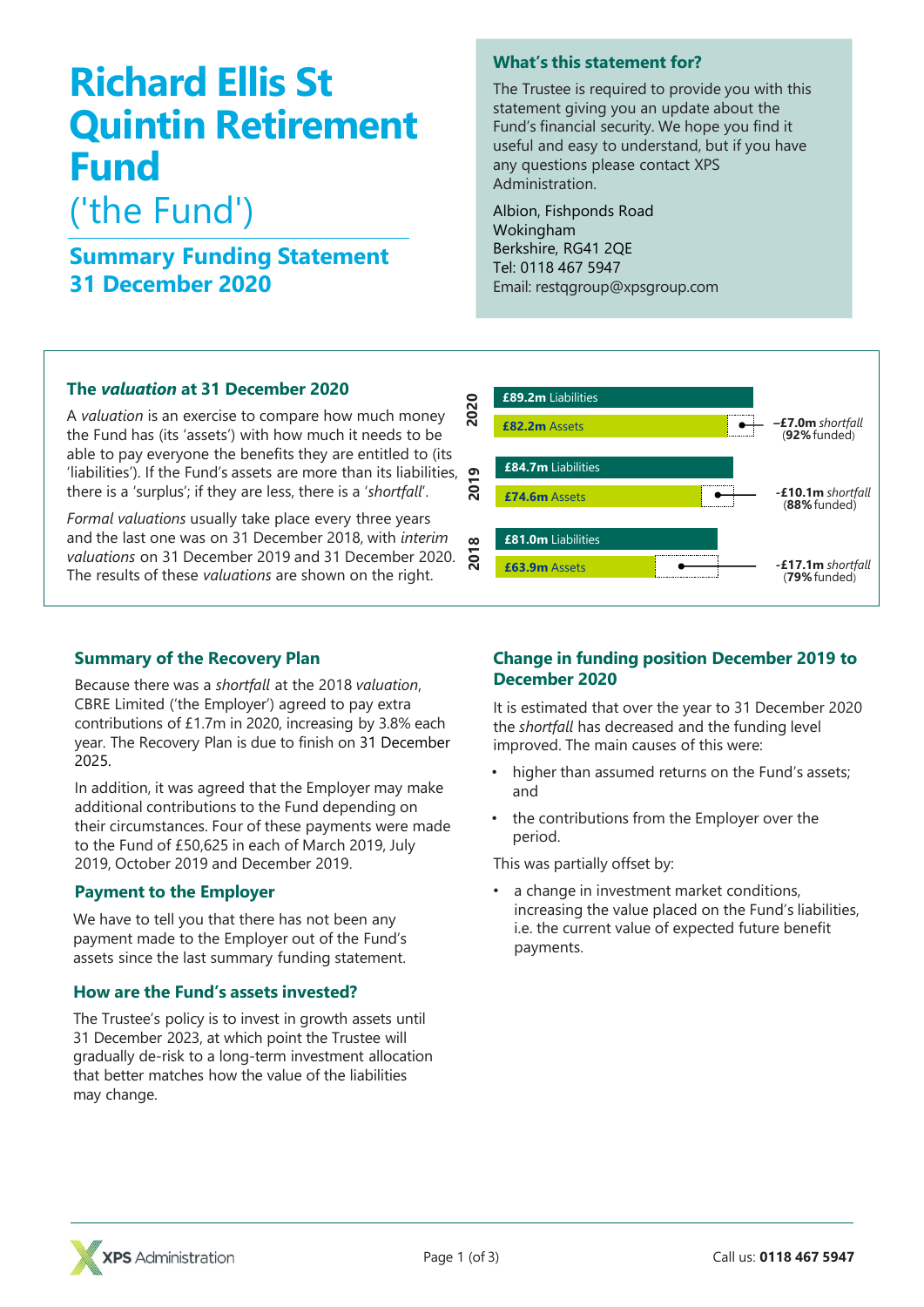# How the Fund works

This section has some information about this statement and the Fund. If you would like any more information about the Fund or your benefits, please contact XPS Administration.

### **How is my pension paid for?**

The Employer pays contributions to the Fund so that the Trustee can pay pensions to Fund members when they retire. The money to pay for members' pensions is held in a common fund. It is not held in separate funds for each individual (with the exception of any Defined Contribution Section benefits or Additional Voluntary Contributions you may have paid). The Trustee's goal is for the Fund to have enough money to pay all members their benefits, both now and into the future.

#### **How do you work out how much the Fund needs?**

As part of the *formal valuation*, the Trustee agrees a funding plan (the Statement of Funding Principles) with the Employer, which aims to make sure there is enough money in the Fund to pay for pensions now and into the future. The Employer also pays the cost of running the Fund every year. This is why the Fund relies on the Employer's continuing support.

#### **Why does there not have to be enough money to secure benefits with an insurance company?**

Insurers take a very cautious view of the future and need to make a profit; they will also take into account the future cost of running the Fund. This means the cost of securing pensions in this way is considerably more expensive than if the Fund runs normally with the continuing support of the Employer. Aiming to have enough money to cover that cost would likely mean that the Fund will have far more than it actually needs if it keeps running.

The Trustee and Employer's approach of ensuring that the Fund has sufficient funds to provide members' benefits from within the Fund is in line with the requirements of the relevant legislation and normal practice, as described by the *Pensions Regulator*.

#### **What would happen if the Fund started to**  *wind-up***?**

Whilst the Fund remains ongoing, even though funding may temporarily be below target, benefits will continue to be paid in full.

However, if the Fund *winds-up*, you might not get the full amount of pension you have built up, even if the Fund is fully funded under the agreed funding plan. Details of the ways in which the Fund may *wind-up* are set out below:

**1.** If the Fund were to start to *wind-up*, the Employer would be required to pay enough into the Fund to enable the members' benefits to be completely secured with an insurance company.

As at 31 December 2018, it was estimated that the amount required to ensure that all members' benefits could have been purchased in full from an insurance company if the Fund had started *winding-up* was approximately £108.1m i.e. a *shortfall* of approximately £44.2m.

In the event of insolvency, the Trustee has agreed a guarantee such that CBRE Group Inc will be liable to pay an additional lump sum of £18.9m reducing in line with Employer contributions paid since 31 October 2014.

**The** *wind–up* **figure is included for compliance purposes and does not in any way imply that the Trustee or Employer is thinking of** *winding-up* **the Fund.**

- **2.** If CBRE Limited became insolvent, the *Pension Protection Fund (PPF)* might be able to take over the Fund and pay compensation to members. This compensation would be at a lower level than the benefits that would otherwise be payable from the Fund.
- **3.** If CBRE Limited became insolvent, and the Fund can secure benefits with an insurance company at a higher level than the *PPF* compensation then the Fund would not be taken over by the *PPF*. The Fund would instead secure members' benefits with an insurance company at as high a level as possible.

### **The** *Pensions Regulator*

**In certain circumstances the** *Pensions Regulator* **can:**



- Direct how the Fund's liabilities must be calculated
- Set the period for removing any funding *shortfall*
- Set the level of Employer contributions to be paid
- Change the way members build up benefits in the future

*None of these things have happened in the Fund.*